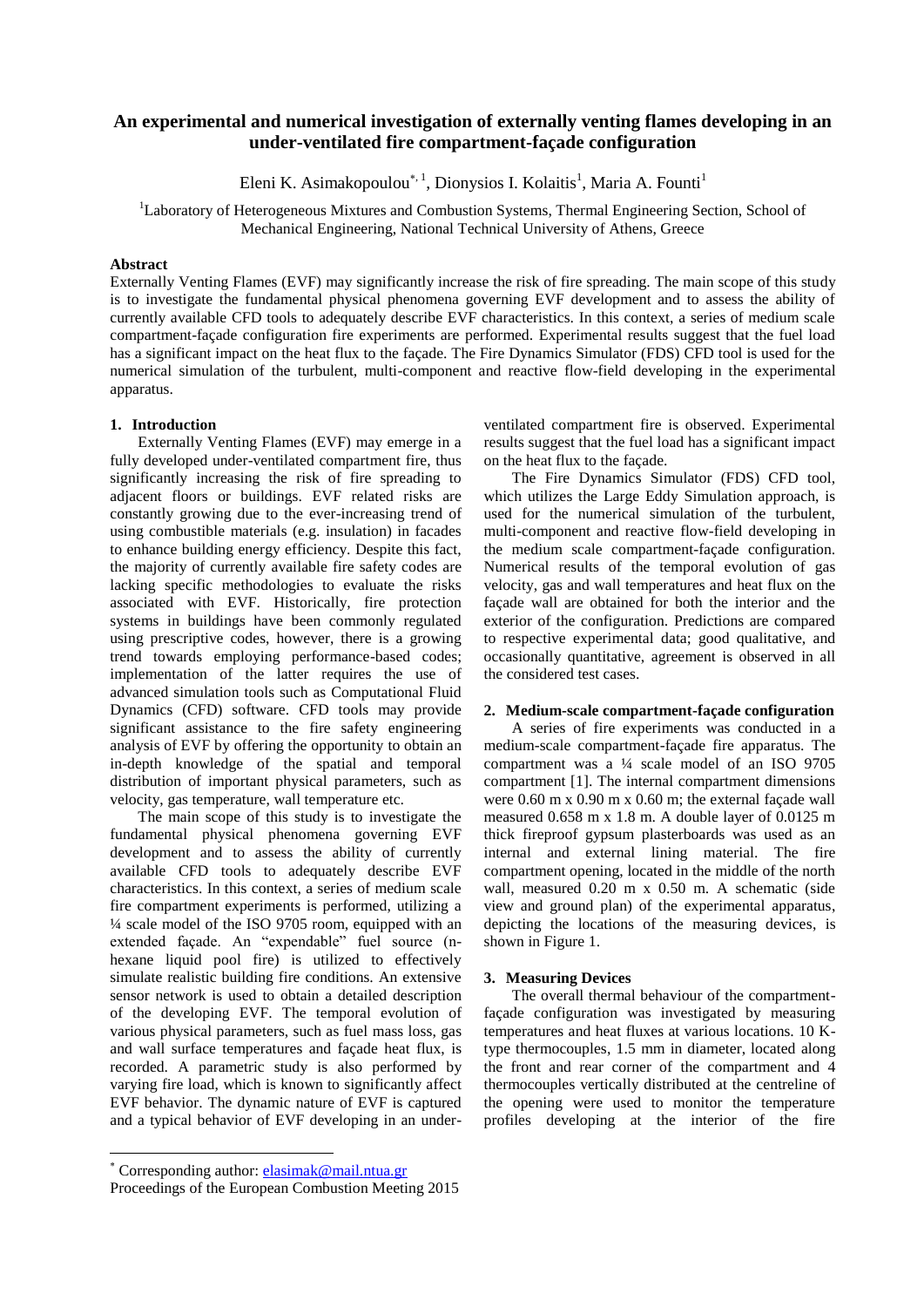compartment. Emphasis was given to the characterization of the thermal environment adjacent to the façade wall along the height of the fire plume both in the centreline and off-axis positions (164.5 mm away from the centreline). Towards this end, 14 thermocouples were placed in various locations across the façade wall, whereas 27 additional thermocouples were distributed among two thermocouple trees, located at a distance of 123 mm and 246 mm from the façade wall, respectively (Figure 1). A water-cooled, 25 mm diameter, Schmidt-Boelter heat flux sensor was placed at the centreline of the façade surface facing the EVF, 110 mm above the opening. All thermocouples and heat flux measurements were recorded using a Universal Data Logging Interface designed in LabView software; the sampling frequency was 1 s. A thermal camera was positioned 6.0 m away from the apparatus facing the façade to record additional information regarding the thermal response of the façade surface [2].



**Figure 1:** General layout of the medium scale compartment-façade configuration.

### **4. Parametric Study**

The fire load may have a significant impact on the risk of fire spread due to EVF [3]. Thus a parametric study was performed, by varying the total fire load in the compartment, Test Cases 1 and 2.

Gaseous burners are commonly used in relevant fire compartment experiments [4, 5], aiming to provide a constant (steady-state conditions) fire source. However, in order to achieve more "realistic" fire conditions, relevant to actual building fires, an "expendable" (transient conditions) fuel source was used. A stainless steel rectangular pan, measuring 0.25 m x 0.25 m x 0.10 m, was located at the geometrical centre of the compartment's floor; n-hexane was used as the liquid fuel of choice. The mass of the fuel source was continuously monitored via a load cell, installed under the pan. The fuel pan size was selected in order to achieve under-ventilated fire conditions, thus facilitating the emergence of EVF.

A summary of the main operational parameters, i.e. opening height  $(H_v)$ , opening width  $(W_v)$ , ambient temperature  $(T_\infty)$  and relative humidity  $(RH_\infty)$ , total fire duration (*tdur*), fuel mass (*mf*), global equivalence ratio (GER) [6], average heat release rate at the interior of the fire compartment (*Qins,m*) and excess heat release rate (*Qex*) [5], for the 2 Test Cases examined, is given in Table 1*.* Both Test Cases corresponded to underventilated fire conditions.

|                       | <b>Test Cases</b> |       |
|-----------------------|-------------------|-------|
|                       | 1                 | 2     |
| $H_{\nu}(\mathbf{m})$ | 0.5               | 0.5   |
| $W_{\nu}(\mathbf{m})$ | 0.2               | 0.2   |
| $T_{\infty}$ (°C)     | 26.7              | 26.5  |
| $RH_{\infty}(\% )$    | 42.0              | 47.0  |
| $t_{dur}$ (s)         | 525               | 595   |
| $m_f$ (kg)            | 1.539             | 6.078 |
| GER(.)                | 1.224             | 2.159 |
| $Q_{ins,m}$ (kW)      | 106.5             | 106.5 |
| $Q_{ex}$ (kW)         | 25.5              | 126.5 |

**Table 1:** Summary of main operational parameters for the examined test cases.

### **5. Numerical Simulation**

The Fire Dynamics Simulator (FDS) code, version 6.1.2, was used to simulate the turbulent, multicomponent and reactive flow-field developing in the interior and exterior of the compartment-façade configuration. The FDS code is a CFD tool capable of studying fundamental fire dynamics and combustion, aimed at solving practical fire problems in fire protection engineering [7]. The FDS code solves numerically a form of the Navier-Stokes equations appropriate for low-speed, thermally driven flows; with an emphasis on smoke production and heat transfer from fires. The core algorithm is an explicit predictorcorrector scheme that is second order accurate in space and time. Turbulence is treated by using the Large Eddy Simulation (LES) approach. The subgrid-scale turbulence is simulated using the Deardorff model, utilizing a Deardorff constant value of 0.1. The numerical time-step is continuously adjusted in order to satisfy the CFL criterion. The partial derivatives of the conservation equations of mass, momentum and energy are approximated as finite differences and the solution is updated in time on a three-dimensional, Cartesian grid. Thermal radiation is simulated using the finite volume methodology on the fluid flow grid.

### **5.1 Simulation Details**

FDS results are known to significantly depend on the size of the numerical grid due to LES approximation [7]. In the general context of compartment fire simulations, the quality of the utilized grid resolution is commonly assessed using the non-dimensional *D* \* /δ*x* ratio, where *D* \* is a characteristic fire diameter and δ*x*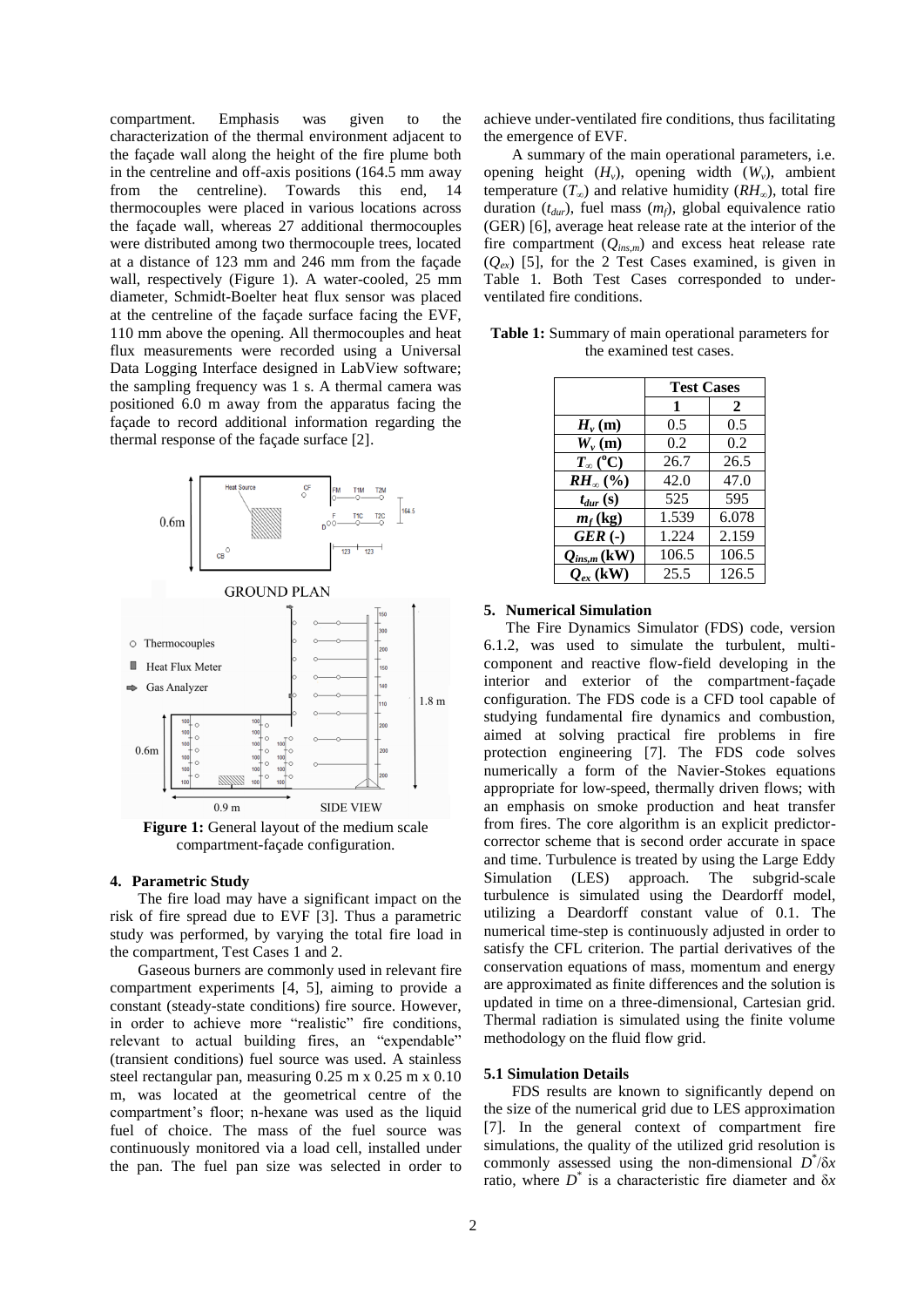corresponds to the nominal size of the grid cell. The *D* \* /δ*x* ratio corresponds to the number of computational cells spanning  $D^*$  and is representative of the adequacy of the grid resolution. If the value of the  $D^*$ / $\delta x$  ratio is sufficiently large, the fire can be considered well resolved. Several studies have shown that values of 10 or more are required to adequately resolve most fires and obtain reliable flame temperatures [8]. In the current study, aiming to fulfil the  $D^*\delta x \geq 10$  criterion and, at the same time, reduce the required computational cost, a 0.025 m cell size was selected (*D* \* /δ*x*=10).

The total number of computational cells is 133.120 and at the beginning of the numerical simulation, the entire computational domain (both indoors and outdoors) is assumed to be still (zero velocity), exhibiting a temperature of  $20^{\circ}$ C. The total simulation time is selected to be equal to 525 s and 595 s for test Case 1 and 2, respectively. Open boundaries are imposed at all boundaries external to the enclosure and wall boundary conditions are used at walls, ceiling and floor. In order to simulate the "realistic" fire condition of each Test Case, a variable mass loss rate according to available experimental data of fuel consumption rate has been used, Figure 2. The FDS code simulates combustion phenomena using a "mixture-fraction" model, assuming infinitely fast mixing of fuel and oxygen (fuel and oxygen cannot co-exist and they react at any temperature). The soot yield, which represents the fraction of n-hexane fuel mass converted to smoke particulates, is set equal to 3.5 %, according to available measurements [5]. Regarding flame extinction in FDS, the only parameters that can be controlled are the Limiting Oxygen Index (LOI) and the critical flame temperature; in the current study LOI value was set 0.15 mol/mol.



**Figure 2:** Measurements of instantaneous fuel consumption rate for Test Cases 1 and 2.

## **6. Results and Discussion**

## **6.1 Fire compartment gas temperatures**

The vertical distribution of the time-averaged gas temperature at the front (location CF) and the rear of the compartment (location CB) for Test Cases 1 and 2 are presented in Figure 3 and 4, respectively. Higher fire loads result in higher gas temperatures and in both cases the vertical distribution of the gas temperature is notably high indicating that combustion still occurs further away from the fuel pan near the opening.

Generally, predictions of the time-averaged gas temperature at the interior of the fire compartment show good levels of qualitative agreement with measured values. In Test Case 1, predictions accurately depict the gas temperature vertical distribution whereas in Test Case 2, FDS tends to under-predict the measured values. This behaviour may be attributed to the difficulty of the FDS code to accurately predict the presence of the fire plume in the interior of the fire compartment in underventilated conditions [9], pertaining to both the examined Test Cases. One of the possible ways to control the extinction of fire in the interior of the fire compartment is to manually modify the LOI in order to prevent increased burning near the opening. As already mentioned, in FDS, the combustion model assumes that fuel and oxygen burn instantaneously when mixed. This assumption may not be appropriate for incomplete combustion that commonly characterizes underventilated compartment fires.



**Figure 3:** Vertical distribution of time-averaged gas temperature at the interior of the fire compartment (Test Case 1).



temperature at the interior of the fire compartment (Test Case 2).

### **6.2 EVF centerline temperatures**

Figures 5 and 6 illustrate the temporal evolution of the gas mixture temperatures at the EVF centerline at a height of 600 mm, 1000 mm and 1500 mm heights;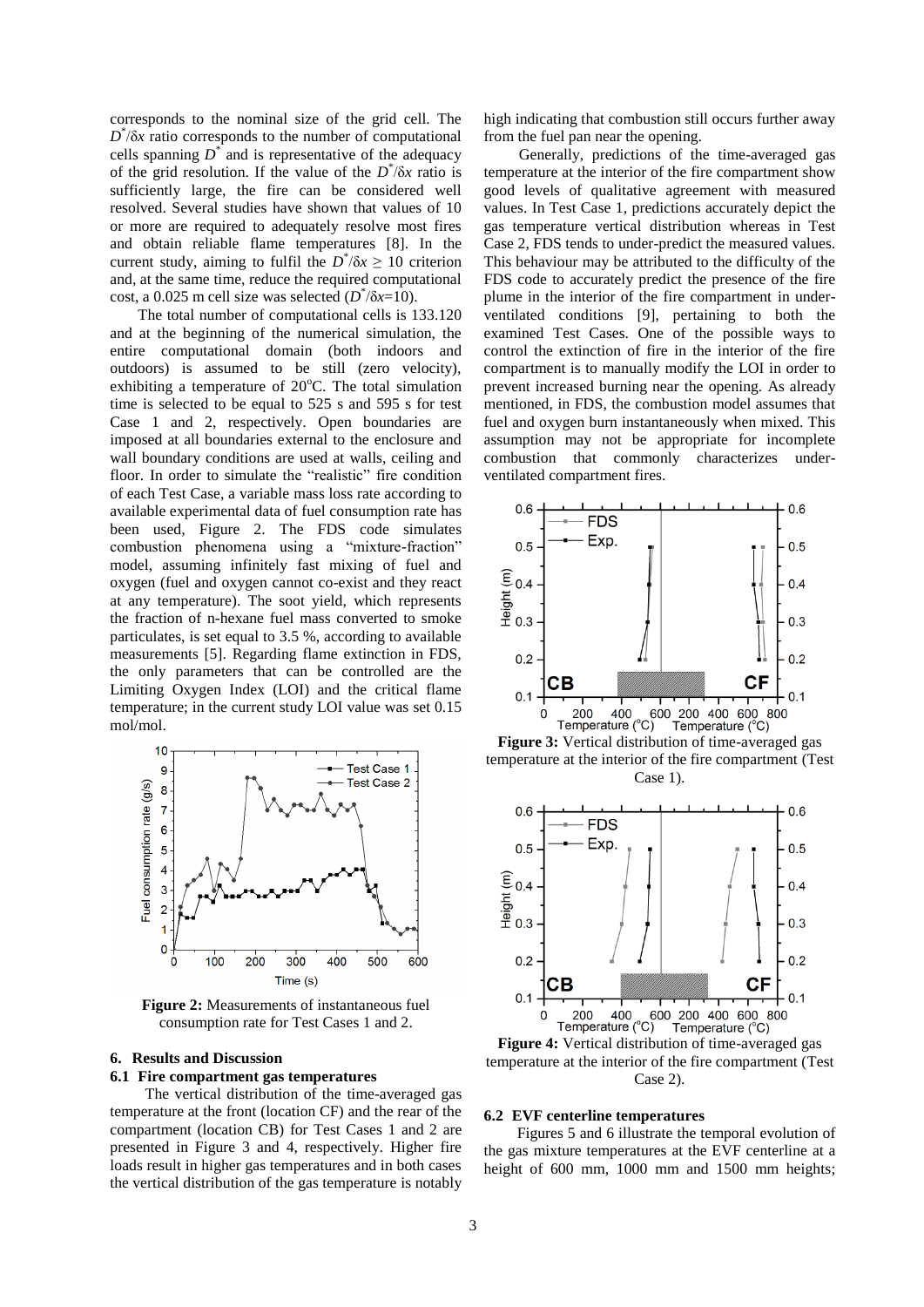experimental measurements (Exp.) are compared to CFD predictions (FDS).



**Figure 5:** Temperature histories at a height of 600 mm. 1000 mm and 1500, 123 mm (location TC1) from the façade (Test Case 1).



**Figure 6:** Temperature histories at heights of 600 mm, 1000 mm and 1500 mm, 123 mm (location TC1) from the façade (Test Case 2).

Initial calculations, employing the Eurocode 1 [10] methodology, indicated that EVF projection from the opening is expected to be 246 mm for both Test Cases. The EVF centreline was assumed to be equal to  $\frac{1}{2}$  of the overall projection distance, i.e. 123 mm (location TC1) (c.f. Figure 1). During the testing period, these preliminary estimations were found to be close to the observed centreline of the flame [2].The effect of fire load on the EVF temperatures is evident; as expected, higher fire load results to a more intense EVF plume exhibiting higher temperature gradients. In general, good quantitative agreement is observed, especially at lower heights. FDS generally under-predicts under-predicts experimental values; only at a height of 600 mm there is an overall over-prediction, (Test Case 1).

### **6.3 Exposed façade surface: heat flux and temperature**

The temporal evolution of the measured and predicted heat flux values at the façade centerline 710 mm height from the ground are illustrated in Figure 7 for Test Cases 1 and 2. A typical behavior of an underventilated compartment fire can be observed [6]. Initially, combustion is constrained in the interior of the fire compartment and in the vicinity of the fuel pan an advection stream is created. Gradually, the flame front moves away from the fuel pan, expanding radially and horizontally towards the opening. In that phase, external flame jets and quick flashes appear at the exterior of the fire compartment, signifying the beginning of the "intermittent flame ejection" stage.



**Figure 7:** Temporal evolution of heat flux to the façade wall, at a height of 710 mm, for Test Cases 1 and 2.

As time passes, "Consistent External Flaming" (CEF) is observed due to the sustained external combustion of unburnt volatiles, during the quasi-steady phase of fully developed fire. Throughout the latter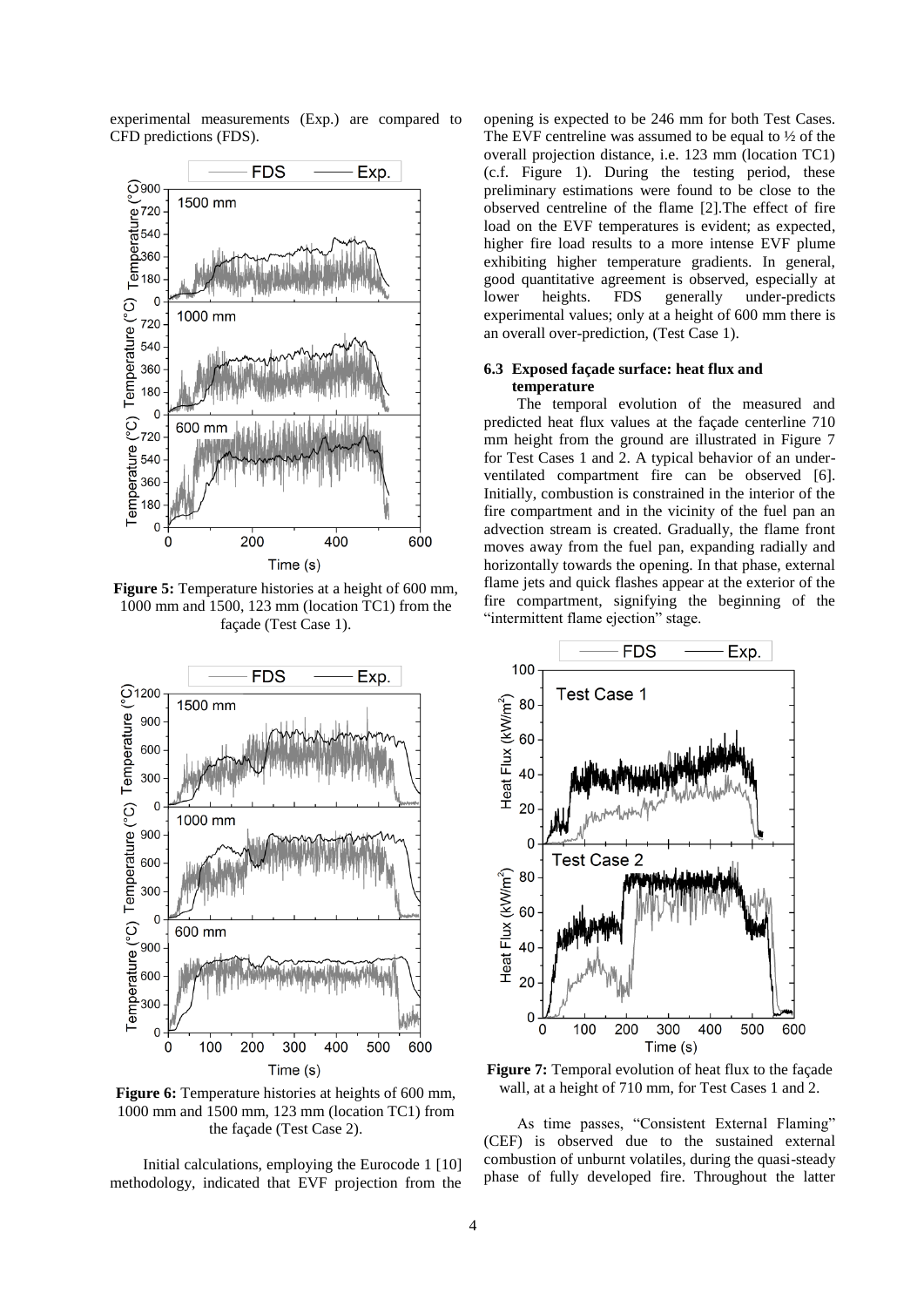phase, EVF consistently covers the region above the opening resulting in higher values of heat flux in the façade surface. Measured heat flux values are generally lower than CFD predictions, in accordance to the previously presented EVF centerline temperatures at 600 mm height from the ground for Test Case 1 (c.f. Figures 5). As expected, the façade wall is directly exposed to a more intense EVF plume in Test Case 2, thus exhibiting higher heat flux gradients. CFD predictions in Test Case 2 indicate better levels of agreement with experimental data. CEF is observed after the first 108 s and 55 s for Test Cases 1 and 2 respectively (c.f. Figure 7); numerical predictions are capable of accurately predicting the start time of the CEF period.

Experimental, recorded by a thermal camera at the end of Test Case 1, and predicted temperature distribution at the exposed façade surface is illustrated in Figure 8. Façade surface temperatures are found to generally increase with increasing height, until they reach their maximum value, where they start to decrease again. As expected, wall temperatures are directly correlated to EVF centreline temperatures (c.f. Figure 5 and 6), exhibiting a qualitatively similar vertical profile. Surface temperatures at the façade centreline directly exposed to EVF, exhibit higher values compared to values in off-centre positions. FDS generally underpredicts experimental values and only at lower heights, near the opening, an over-prediction can be observed.



**Figure 8:** Predictions (left) and experimental values (right) of temperature profiles of the exposed façade surface at the end of Test Case 1.

### **6.4 Gas Velocity**

Predictions of the gas phase velocity along with the resulting EVF envelope at the beginning and the end of Test Cases 1 and 2, are depicted in Figures 9 and 10, respectively. Initially, the fire plume originating from the fuel pan at the centre of the fire compartment, moves upward by free convection and impinges on the ceiling; thereby changing its flow direction. The flow

then starts to spread out horizontally and diffuses toward the opening, where it reacts with ambient air, resulting in EVF. Two large counter-rotating vortices are continuously formed at the interior of the fire compartment (c.f. Figure 9 and 10), creating a recirculation zone that further forces the formed EVF towards the exterior of the fire compartment. As a result, the flame front is mainly situated near the opening and an EVF is established at the exterior of the fire compartment.



**Figure 9:** Predictions of velocity vectors and flame envelope 60 s after fire initiation, for Test Case 1 (top) and 2 (bottom).

The effect of fire load on the predicted EVF plume shape and velocity field is evident. In Test Case 2, the larger portion of combustion takes place outside the fire compartment (c.f. Table 1), thus resulting in a more intensified EVF plume that extends upwards from the opening. Air entrainment pushes EVF upward, forming a characteristic "neck" at the top of which, large eddy structures are formed [5]. In the EVF zone, velocity is increased with height as air entrainment effects become more intense at the plume region.

Near the end time of each Test Case the gas dynamics inside the fire compartment change (c.f. Figure 10). When the fire starts decaying, the upper